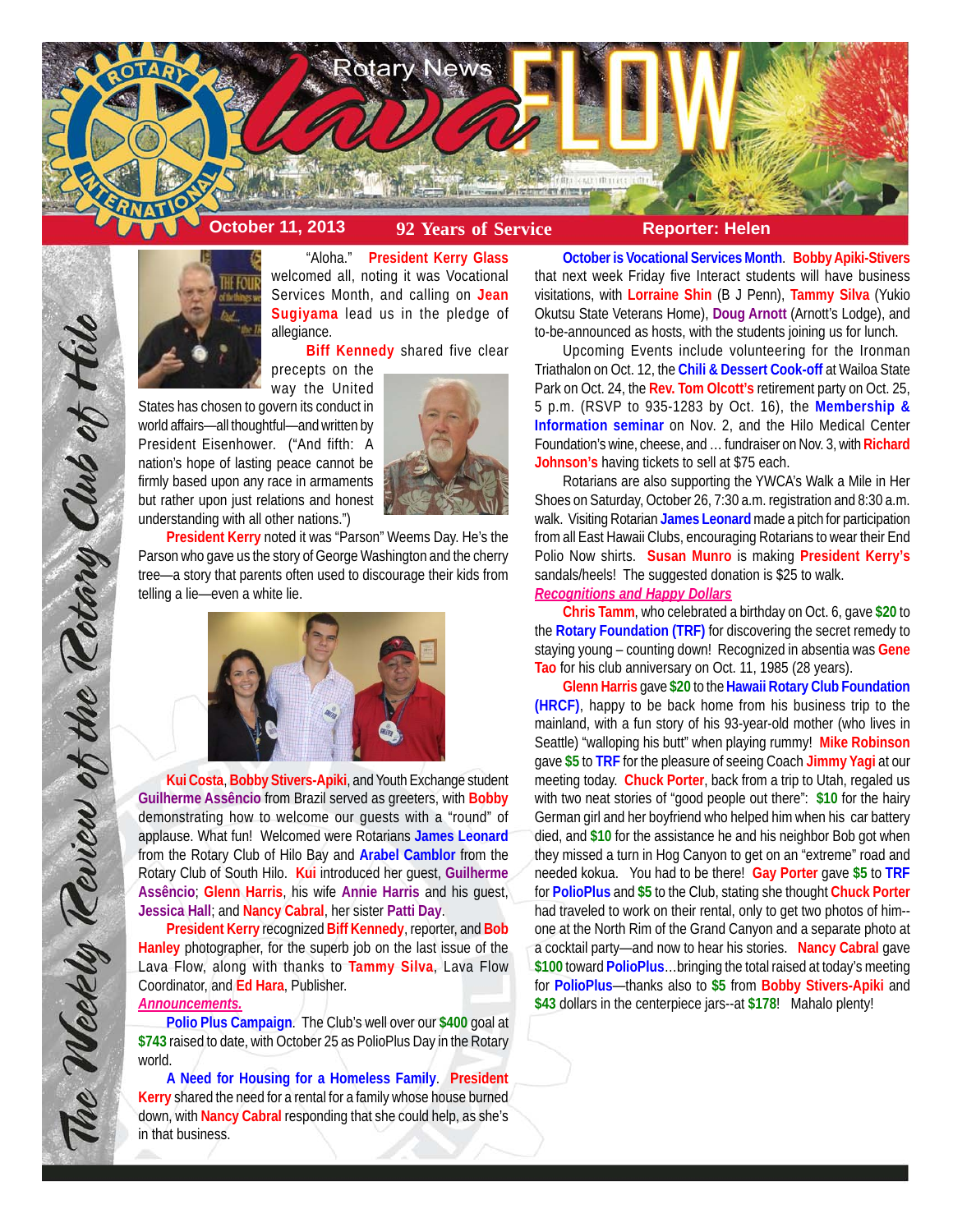# *Birthdays:*

**Laurie Bass** October 4 **Chris Tamm** October 6 **Nancy Cabral October 12 Tammy Silva** October 15 **Gerard Carter** October 26

### *Club Anniversary:*

**Randy Hart** October 1, 1994 **Ron Dolan** October 4, 1991 **Gene Tao** October 11, 1985 **Treena Breyfogle** October 12, 2012 **Alan Kusunoki** October 15, 1993 **Wayne Atebara** October 17, 1997 **Akira Watanabe** October 17, 1969 **Wayne Kaneshiro** October 22, 1999 **Rand Mundo** October 22, 2004 **Sandra Song** October 30, 2009

# *Wedding Anniversary:*

**Craig & Linda Shikuma** October 15 **Newton & Roberta Chu** October 16 **Chris & Barbara Tamm** October 26 **Jim & Linda Kennedy October 27** 

#### *Announcements:*

**-Fri. Oct. 18 Dr. Randy Hirokawa Group Dynamics -Thurs. Oct. 24 Chili/Dessert Social -Fri. Oct. 25 No Meeting -Fri. Nov. 1 Cliff Townsend Sat. Nov. 2 Membership, Foundation & Qualification Seminar -Fri. Nov. 8 Club Assembly**

| President Elect  Richard Johnson              |  |
|-----------------------------------------------|--|
| Immediate Past President  Alan Kusunoki       |  |
| Vice President  Alberta Dobbe                 |  |
|                                               |  |
|                                               |  |
| Sergeant-at-Arms  Cindy Boots                 |  |
|                                               |  |
| Public Relations  Robert Hanley               |  |
| Club Administration  Tom Brown                |  |
| Service Projects  Mitchell Dodo               |  |
| Rotary Foundations  Alan Kusunoki             |  |
|                                               |  |
| International Service  Steve Yoshida          |  |
| Community Service  Wallace Wong               |  |
| New Generations  Glenn Harris                 |  |
| Vocational Service  Bobby Stivers-Apiki       |  |
| Hilo Rotary Club Foundation  John McVickar    |  |
| Hawaii Rotary Youth Foundation  Mitchell Dodo |  |
| The Rotary Foundation  Alan Kusunoki          |  |
|                                               |  |
|                                               |  |
|                                               |  |
| Lava Flow Editor  Tammy Silva                 |  |

### *Paul Harris Fellow Recognition.* **Past President Alan Kusunoki**



congratulated **Coach Yagi** and presented him with the **Paul Harris #2** pin (two sapphires, that is, with the pin and each sapphire representing **\$1000** in donations to **The Rotary Foundation** for a

#### total of **\$3,000**). *Program*



**Treena Breyfogle** introduced our guest speaker, one of our own, **Glenn Harris**, with a statement that summarizes **Glenn's** vocational experience: **"Glenn's** leadership experience as a successful business owner, park service

ranger, educator, board member and award winning county superintendent of schools for over 31 years has

inspired him to share his strength, experience and hopes with others. He began this journey as a sponsor,



speaker, and Certified Executive Leadership and Social-Emotional Intelligence Coach to help those seeking to improve their quality of life and aspiring to become highly successful organization leaders."

#### **Social Emotional Intelligence and Developing Authentic Leaders.**

**Glenn** started his talk by sharing that he made some poor choices 10-15 years ago and came out of that experience interested in focusing on social emotional intelligence and developing authentic leaders. He values his talks with **Sally O'Brien** who has a shared interest and also does coaching.

The context for his talk was turnover over for chief executive officers (CEOs) in both the public and not-for-profit sector, noting that this turnover leads to a lack of organizational direction and frequently confusion in the organization. Key to being a successful leader is learning how you build relationships with other people, with a corporation needing to lay out what is needed to get results. To change behavior, one needs clear expectations, with fear as the biggest motivator.

He asked us all to join in a handshaking experiment, providing instructions on how to stand ("so you don't get hurt") and how to move. Results varied, with those who communicated technique and proposed results getting the highest number (that was 29 hand movements each for the team of **Biff** and **Chris**!).

He then shared a tool used for helping create self-awareness, providing the example of a person



who gets a promotion at work and sharing that information with his/her spouse or partner, with the evaluation of responses that fall into the quadrants of active-constructive (responses that acknowledge the information and make the person feel valued), passive constructive, active destructive, and passive destructive (the worst for relationships!).

Social and emotional self-awareness can lead to self control, self-management, and relationship management, with leaders and their companies often benefitting from one-on-one coaching using various tools, including the 360 feedback approach.

The goal of his company, and similar companies, is to support clients to improve their leadership behaviors and relationships.

He ended his talk by giving of examples of authentic leaders via service (Mother Theresa), gallantry, and inspiration (Gandhi).

What an informative talk for Rotarians as leaders during Vocational Services Month!

**Jessica Hall** and HawaiiCon. **Glenn Harris** introduced **Jessica Hall**, who is on the Board for HawaiiCon, a non-profit seeking business and community support for a science fiction convention in West Hawaii for three days, Sept. 12-14, 2014. Sponsors will be associated with the cutting edge of research and technology and will have the opportunity to increase their visibility to the Sci-Fi, multimedia, and comic fan community. Sponsorship is great for exposure to innovations and technology, with Hollywood artists and Hilo High Robotics participating. HawaiiCon will support local charities including the Hilo High Robotics, PALC, and the Hawaii Library systems. For more information, contact **Jackie Seaquist** at (808) 936-6885 or email sponsors@hawaiicon.com for more information. *In Closing.*

**President Kerry** called on **John McVickar** to lead the Club in the **4-Way Test** of the things we think, say, or do, and the meeting was adjourned.